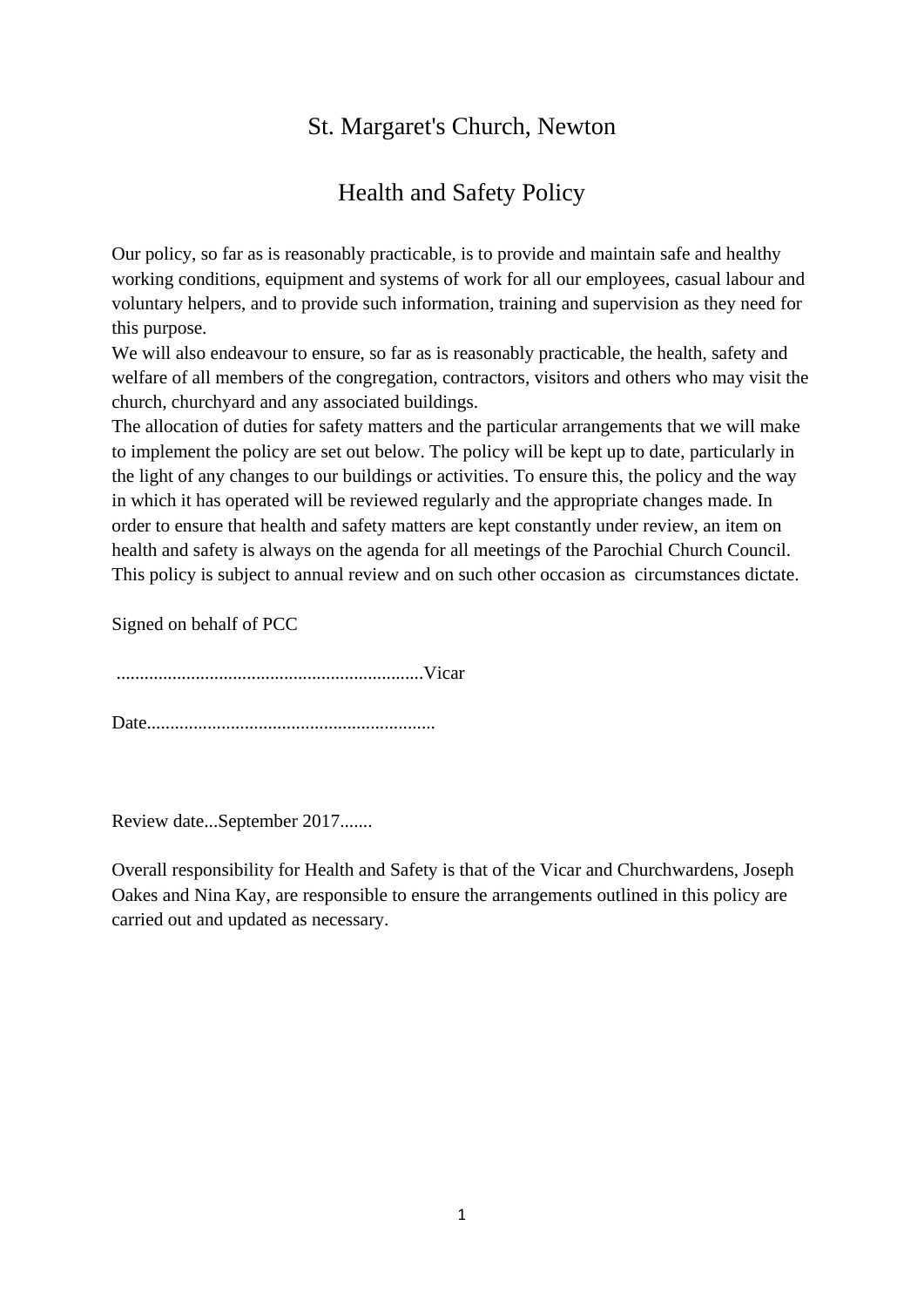## **Churchyard**

The churchwardens will carry out regular inspections of the churchyard to ensure public safety with regard to trees, gravestones and walls.

Grass is regularly cut through the year to facilitate access to gravestones for visitors. The gravestones are subject to regular inspection.

#### **Access to Church.**

The path from the churchyard wall gate to the West door of the church was built with anti slip material. Prior to services, both gates to the churchyard will be opened to facilitate the entry of electric wheelchairs.

A moveable ramp is available to assist entry by the West door and stored there in the bell tower.

The bells in the tower are small ones and the access door to the bell tower is kept locked.

## **Emergency evacuation**

In the event of an emergency there are two exit points, the West and North doors. The North door is unlocked for all services. The West door is locked for normal services but a key is always available. For large events, such as the Carol Service, the West door is unlocked. Further detail is provided in the Fire Risk Assessment and Safety Policy.(dated 2016)

## **First Aid**

A St .John's Ambulance First-Aid Kit is available in the vestry during services, and when the church is opened for special events. The contents will be replaced on an annual basis. For a low risk work environment this kit meets current legislation. An Accident Book is kept with the First Aid kit in the vestry and will be completed in the event of an accident or incident (with or without injury to the person involved). The churchwardens will check on a monthly basis to see if an entry has been made. If so, remedial action will be considered and the page will then be removed and kept in the log book.

#### **Maintenance work.**

All work requiring steps or scaffolding must be carried out with a second person present. Outside contractors using the premises must verify with a member of the PCC, and adhere to, their own company H&S Policy. They will also be given a copy of the Church's H&S document.